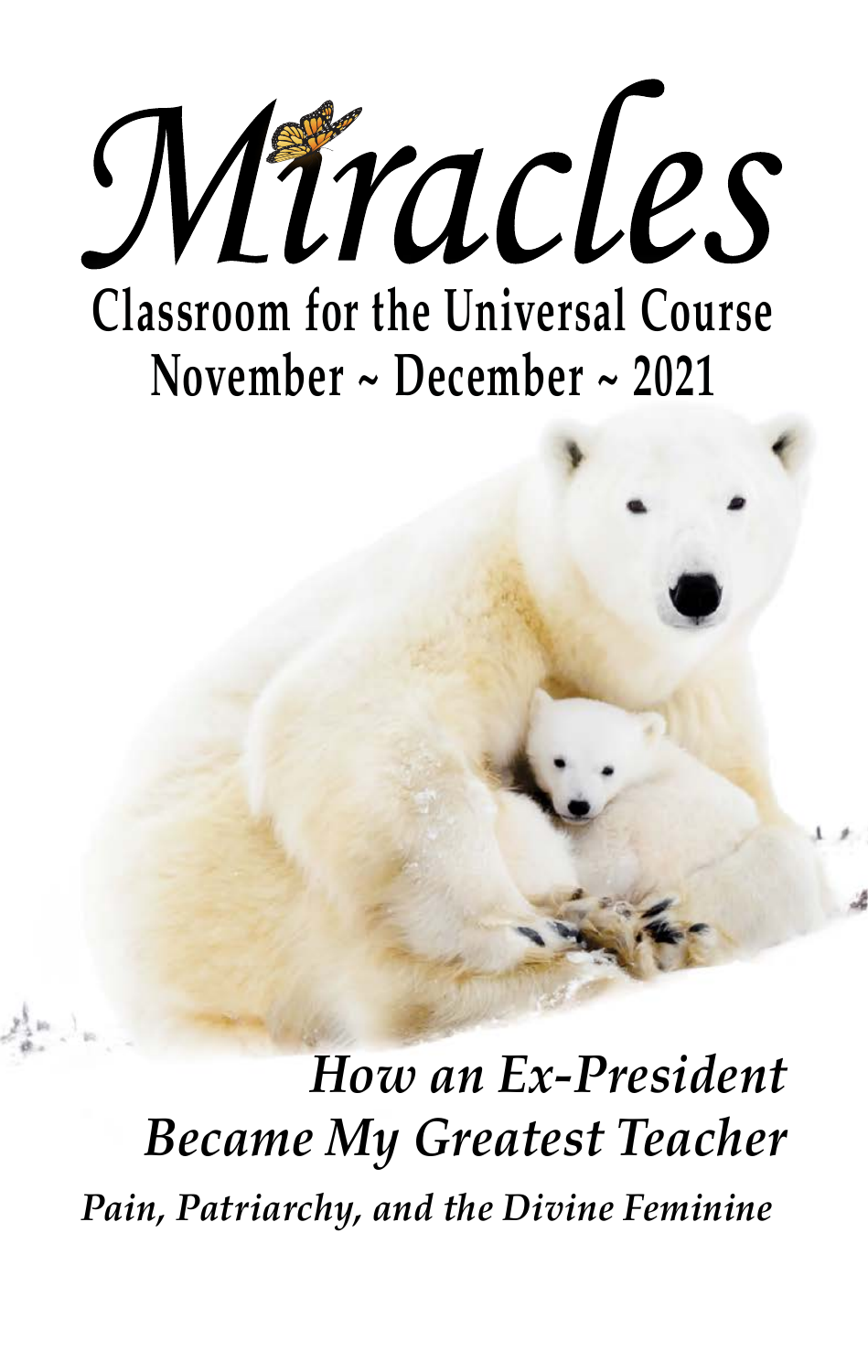## *How an Ex-President Became My Greatest Teacher*

*by Allan Ishac* 

Every day, seven days a week, for four years, almost without interruption, I wrote a popular satirical blog on *[Medium.](http://Medium.com) [com](http://Medium.com)* aimed at an ex-president.

I thought I was doing something positive and important, answering Michael Moore's call for an "Army of



Satirists" to stand up to the bad guy using the best weapon I had, my pen, to fight the good fight. Only a few times during that four-year span did I ever question what I was doing.

When the 2020 election was over, my Medium followers asked me where I would aim my satire next, who would be my future target. They said that the satire was important to them, helped them laugh in the face of evil, and please don't stop. I liked seeing my growing readership numbers and having a strong social media presence. I also reasoned that an established audience would be valuable for attracting a publisher when the novel I had been writing was completed so I worked to cultivate that online following.

I kept writing the satirical blog into January 2021, but it wasn't sitting well with me, and I would let days go by without posting. When I did, I wasn't enjoying it. In fact, it was getting me down. I tried to ignore the ex-president altogether, directing my reluctant posts at other low-hanging political pinatas. Or I just wrote neutral pieces about amusing news items. But nothing worked and, finally, on April 3rd, I stopped posting altogether and have not returned to Medium.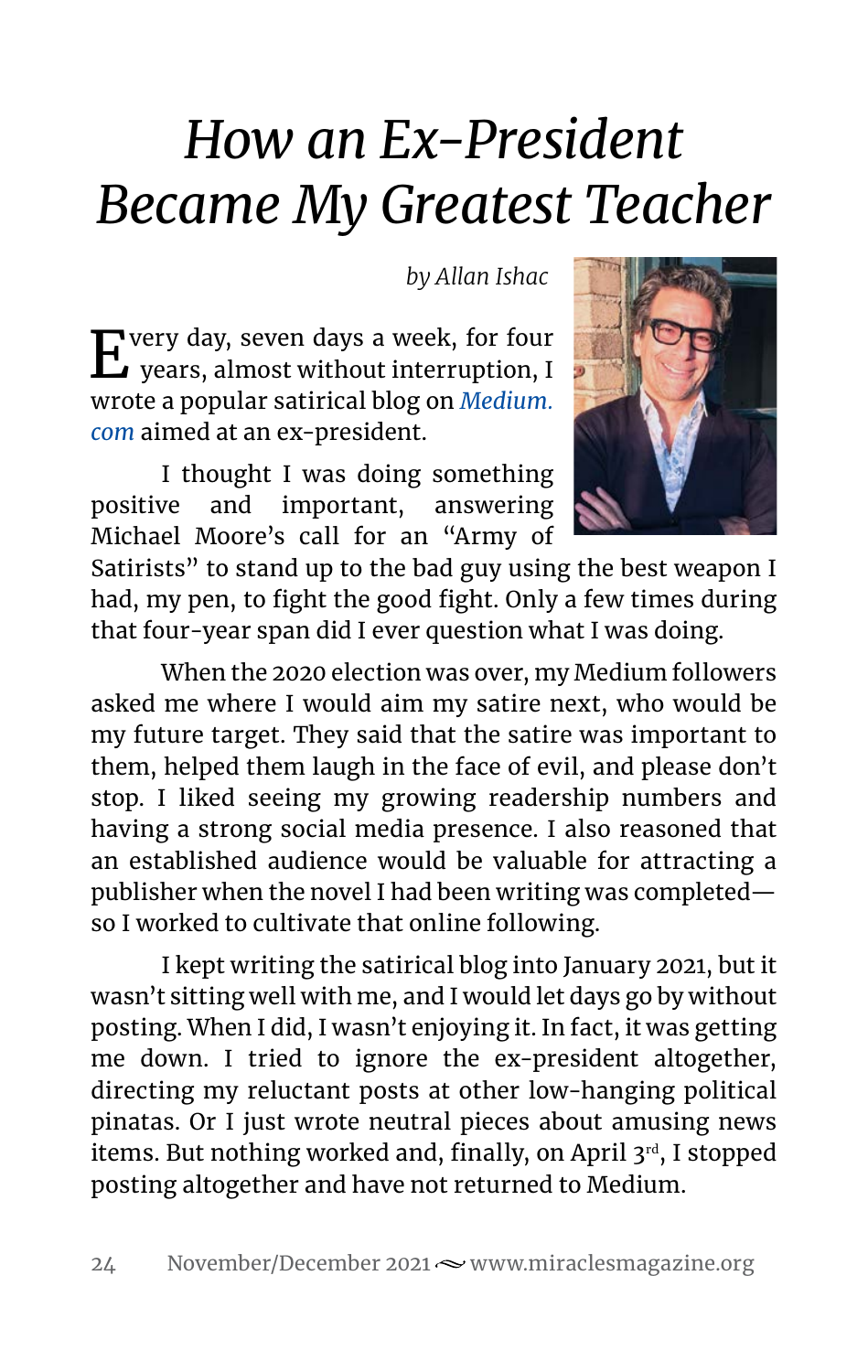I had a realization that was so profound, it made me sit bolt upright. I had been marinating in hate.

This is why: During a meditation that morning in April, I had a realization that was so profound, it made me sit bolt upright. I saw clearly that every single day for the previous four years, I had been marinating in hate. I had convinced myself that my blog was harmless satire, funny stuff, not really feeding the bonfire of anger in my mind. But I was lying to myself.

Then I had the clear awareness that I had to stop doing this and never do it again. Not just the satirical posts, but wallowing in attack thoughts and judgments, spending every day looking for the bad guy; blaming that public figure, or political party, or climate denier, or anti-vaxxer, or the neighbor blasting his sound system, or sugar, or a rainy day, or whatever evil agent I imagined was intent on causing me pain and suffering.

Then, with another jolt, I understood that expending all my energy trying to find someone or something "out there" to hold responsible for my unhappiness was exactly the thing that was keeping me unhappy. The bouts of depression, anxiety and darkness that followed me throughout life were a direct result of my relentless search for the guilty party fueled by my hate and fear. Nothing else.

I saw clearly that I do not know who the villains and wrongdoers are, and I never have; that I do not know who to blame for my troubles,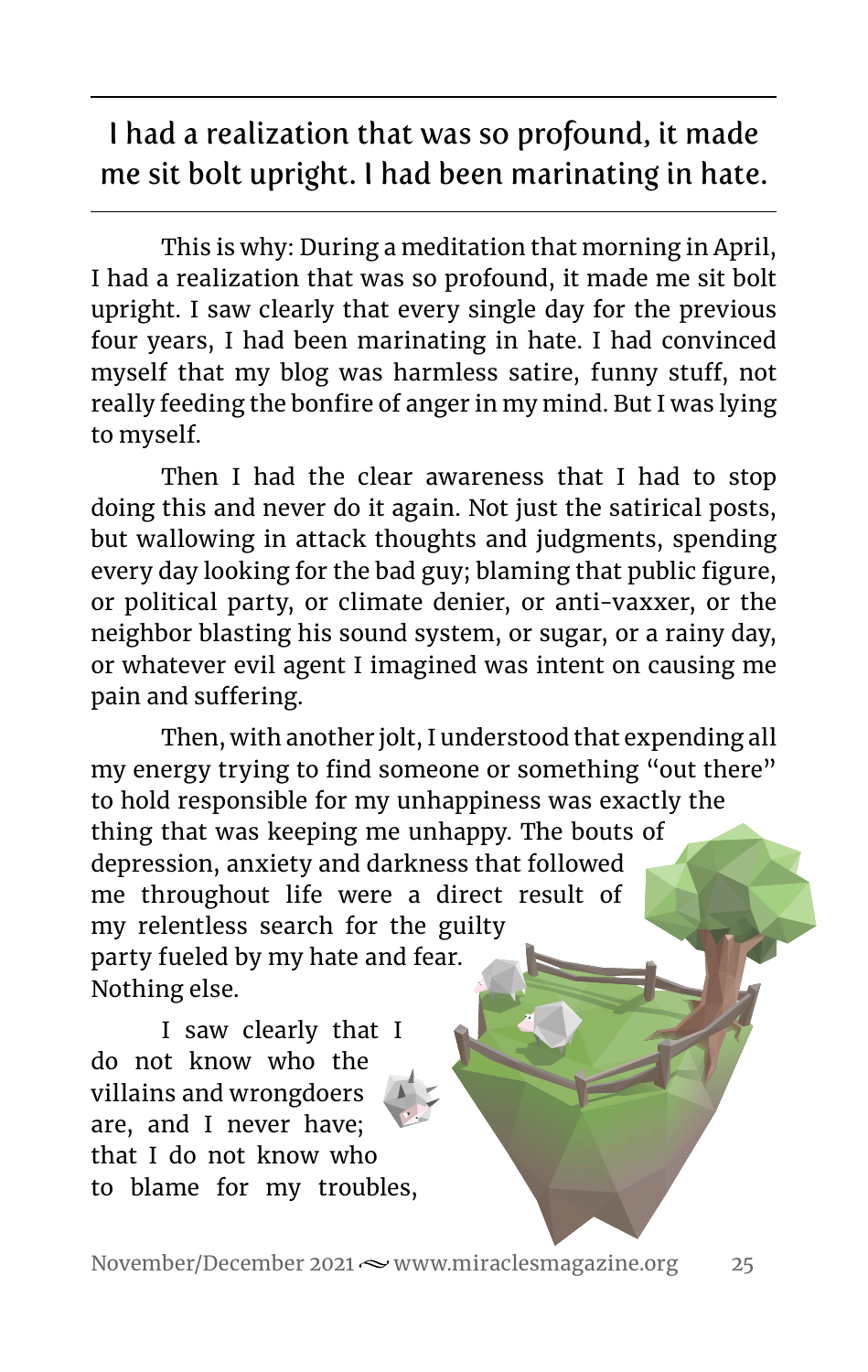## I do not know who the villains and wrongdoers are, and I never have.

and I never did. I also determined on that April morning that I wasn't going to fight or choose sides anymore, that I was going to drop my sword and shield and never pick them up again.

I needed the ex-president, a man I share a birthday with (thank you cosmic comedians), to push me to the point where my ancient hates were seeping out of my eyeballs and I couldn't deny it any longer. By helping me see what I had refused to fully look at before, he gave me the greatest gift I could ever have hoped for.

That day I also made a list of people who I've held grievances against for years, sometimes decades—relatives, friends, teachers, ex-bosses, brief acquaintances, myself. Now, every day, I work to address those grievances and forgive those insidious pockets of hate. It's an almost minute by minute exercise, and requires an enormous amount of attention, but I'm asking for help and I'm getting it.

## Now, every day, I work to forgive those insidious pockets of hate.

Since April, my life has changed. I feel lighter and more hopeful. Some days seem effortless, to the point of disbelief. The novel I was writing went from being in a semi-permanent state of stall to flowing freely from me. Sometimes I would laugh at what was coming out, other times I would cry, but I was finally writing what I always wanted to say, what was deep down in my heart that I had been afraid to show the world. I finished the book in early July after seven years.